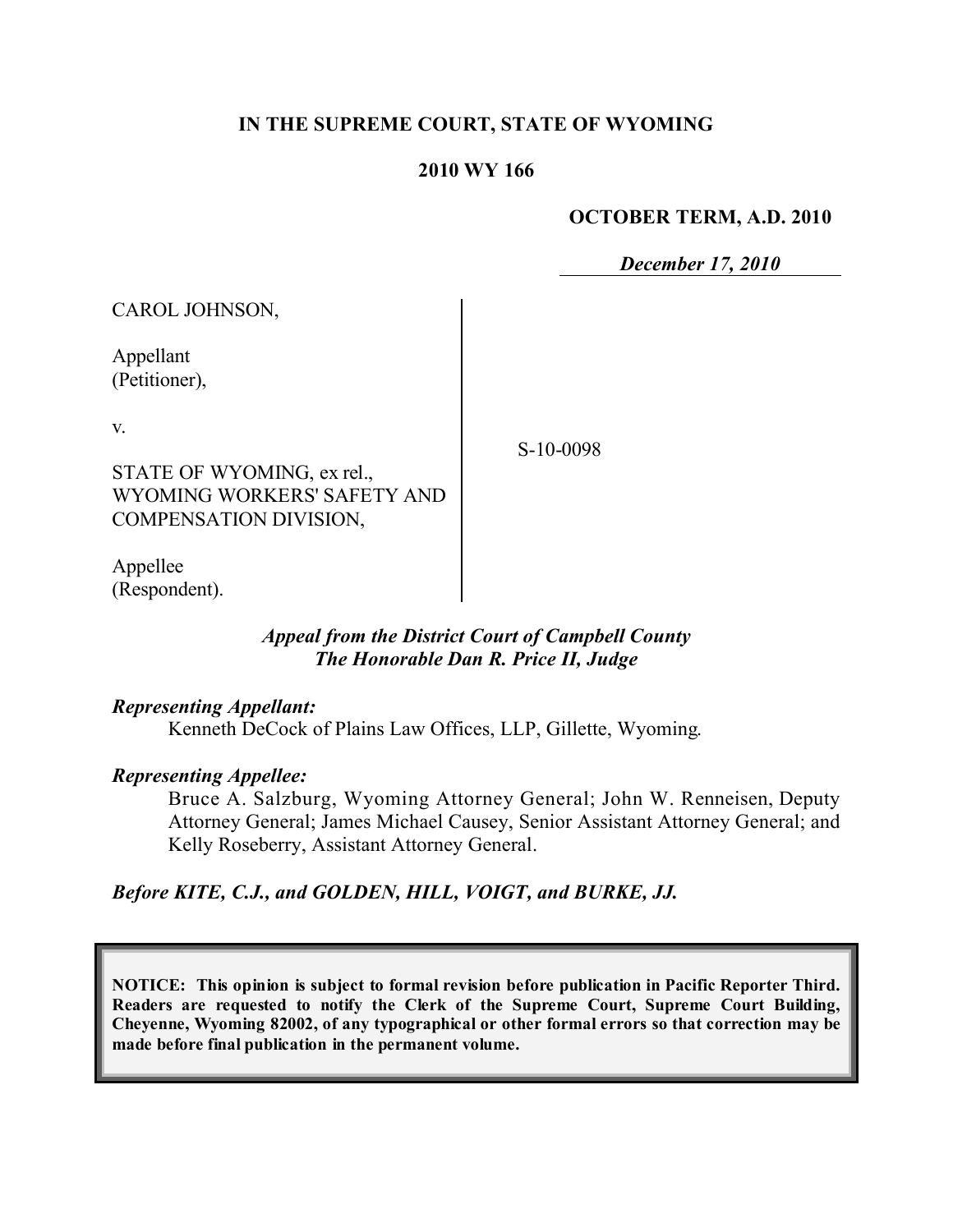**HILL,** Justice.

[¶1] Carol Johnson challenges a Medical Commission decision denying her preauthorization for shoulder surgery, after the Wyoming Workers' Safety & Compensation Division (Division) granted her benefits for both shoulders. We affirm.

#### **ISSUE**

[¶2] Johnson has only one issue before this Court:

Did the Medical Commission have jurisdiction to address the issue of the compensability of the original injury after the employer and the Division agreed the injury was compensable and the Division paid benefits toward the injury?

# **FACTS**

[¶3] For over ten years, Carol Johnson has been employed as a custodian by Campbell County School District Number One. Her duties included vacuuming, mopping, and lifting. In 2006, Johnson began experiencing pain in her right shoulder. She used her left arm to compensate for the pain, and as a result, began experiencing pain in her left shoulder as well.

[¶4] In May of 2008, Johnson filed an injury report asserting that her bilateral shoulder pain was caused by her employment. The Division issued a "Final Determination" opening a case and granting benefits for both shoulders. In July of 2008, the Division authorized surgery for Johnson's right shoulder, and Johnson underwent surgery the following month. In October of 2008, Johnson requested preauthorization for surgery on her left shoulder, but the Division denied Johnson's request. She objected, and the matter was referred to the Medical Commission.

[¶5] In July of 2009, the Medical Commission conducted a contested case hearing, where Johnson argued that the proposed surgery was related to her work injury. She contended that the Division should be estopped from asserting that she did not suffer a work injury. The Medical Commission denied benefits, and the district court affirmed that decision. This appeal followed.

# **STANDARD OF REVIEW**

[¶6] The applicable standard of review is that set out in *Dale v. S & S Builders, LLC*, 2008 WY 84, ¶¶ 22-25, 188 P.3d 554, 561 (Wyo. 2008):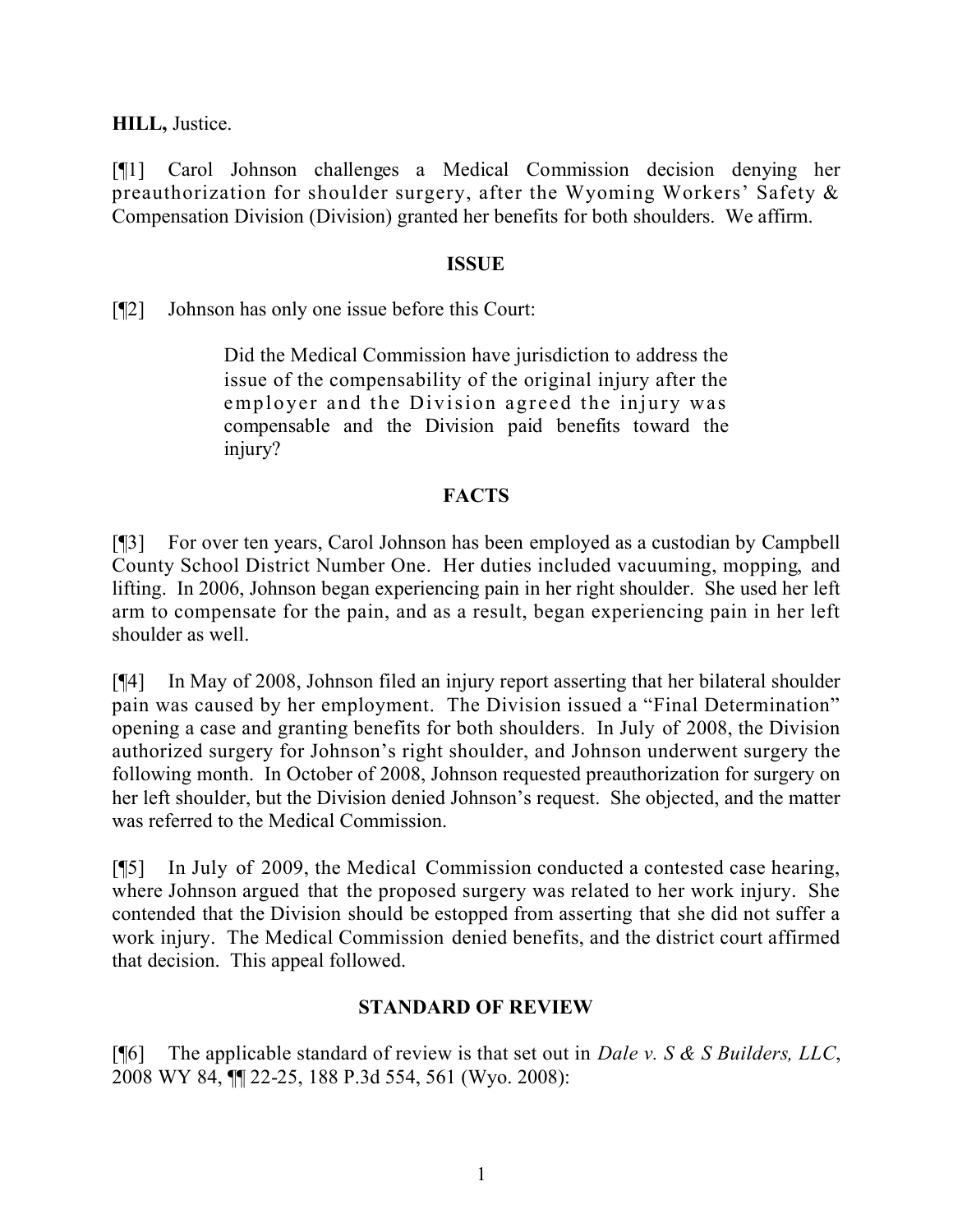[T]he substantial evidence standard will be applied any time we review an evidentiary ruling. When the burdened party prevailed before the agency, we will determine if substantial evidence exists to support the finding for that party by considering whether there is relevant evidence in the entire record which a reasonable mind might accept in support of the agency's conclusions. If the hearing examiner determines that the burdened party failed to meet his burden of proof, we will decide whether there is substantial evidence to support the agency's decision to reject the evidence offered by the burdened party by considering whether that conclusion was contrary to the overwhelming weight of the evidence in the record as a whole. See, *Wyo. Consumer Group v. Public Serv. Comm'n of Wyo.*, 882 P.2d 858, 860-61 (Wyo.1994); *Spiegel*, 549 P.2d at 1178 (discussing the definition of substantial evidence as "contrary to the overwhelming weight of the evidence"). If, in the course of its decision making process, the agency disregards certain evidence and explains its reasons for doing so based upon determinations of credibility or other factors contained in the record, its decision will be sustainable under the substantial evidence test. Importantly, our review of any particular decision turns not on whether we agree with the outcome, but on whether the agency could reasonably conclude as it did, based on all the evidence before it.

The arbitrary and capricious standard remains a " 'safety net' to catch agency action which prejudices a party's substantial rights or which may be contrary to the other W.A.P.A. review standards yet is not easily categorized or fit to any one particular standard." *Newman*, ¶ 23, 49 P.3d at 172. Although we explained the "safety net" application of the arbitrary and capricious standard in *Newman*, we will refine it slightly here to more carefully delineate that it is not meant to apply to true evidentiary questions. Instead, the arbitrary and capricious standard will apply if the hearing examiner refused to admit testimony or documentary exhibits that were clearly admissible or failed to provide appropriate findings of fact or conclusions of law. This listing is demonstrative and not intended as an inclusive catalog of all possible circumstances. *Id*.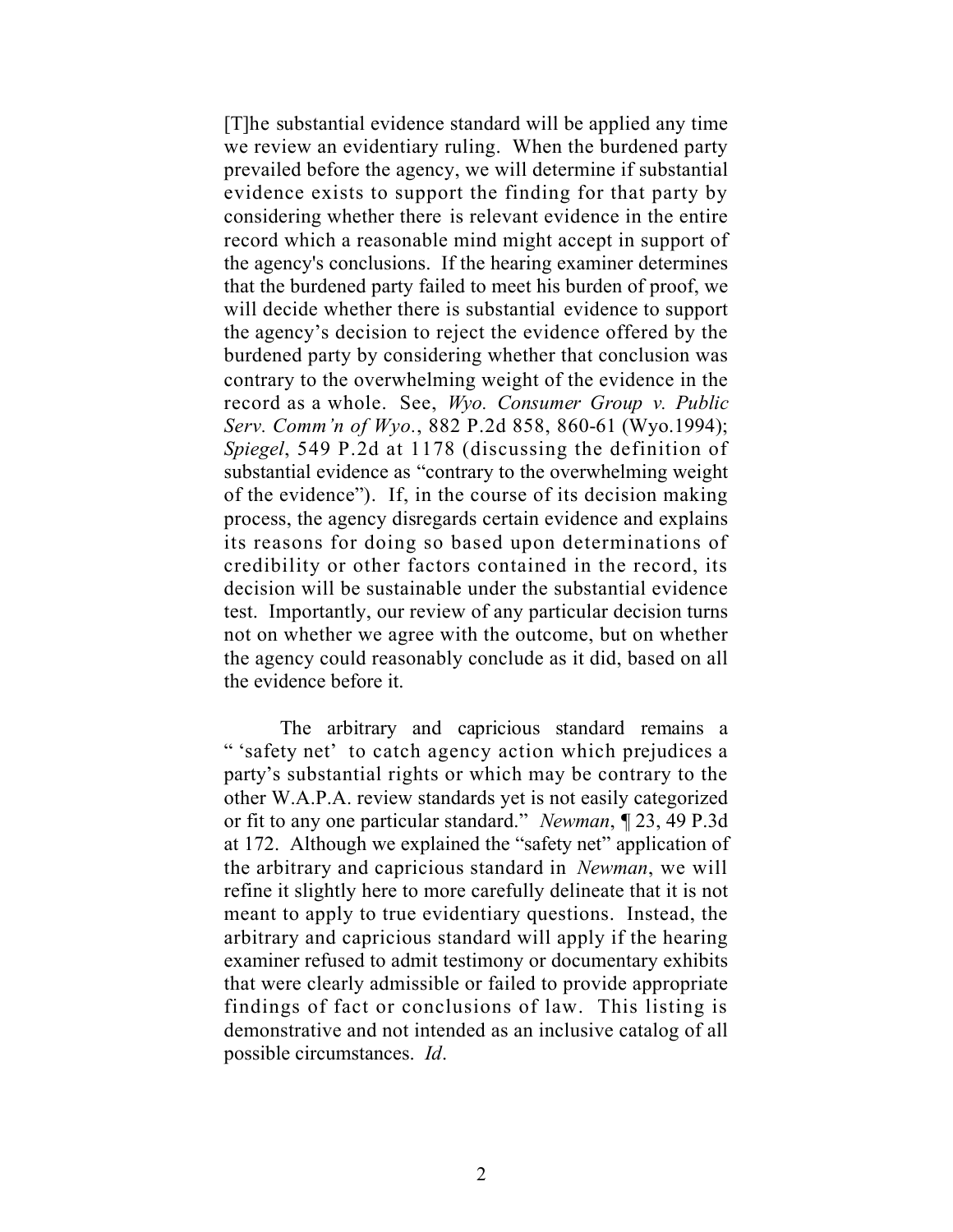There will be times when the arbitrary and capricious standard appears to overlap with some of the other standards. For example, a decision against the great weight of the evidence might properly be called arbitrary or capricious in everyday language. However, the words "arbitrary" and "capricious" must be understood in context as terms of art under the administrative review statute and should not be employed in areas where the more specifically defined standards provide sufficient relief.

In summary, while we believe *Newman* was analytically correct and supported by relevant authorities, application of the different standards of review to evidentiary matters proved confusing and led to arguably inconsistent decisions. Thus, we take this opportunity to diverge somewhat from *Newman* in order to simplify the process of determining the proper standard of review for both litigants and courts. In the future, we will apply the substantial evidence standard anytime we are reviewing an evidentiary issue.

We review an agency's conclusions of law de novo, and we will affirm such legal conclusions only if they are in accordance with law. *Dale*, ¶ 26, 188 P.3d at 561-62.

# **DISCUSSION**

[¶7] Johnson's sole issue on appeal is that the Medical Commission lacked jurisdiction to determine the compensability of her injury, and that since the employer and the Division agreed that she suffered a compensable injury, the Medical Commission should not have "re-determined" compensability. Johnson asserts that the Medical Commission should have only answered this question: whether the proposed shoulder surgery was reasonably related to the work injury. In response, the Division argues that the issue before the Medical Commission was not whether the injury was compensable, but rather whether or not Johnson's proposed surgery should be paid for. The Division argues that Johnson is required to prove each claim that arises, and that she was not guaranteed any future benefits on the basis of any prior award.

[¶8] Wyo. Stat. Ann. § 27-14-606 (LexisNexis 2009) states:

**§ 27-14-606. Determination and awards are administrative determination as to all parties; notice and hearing requirements.**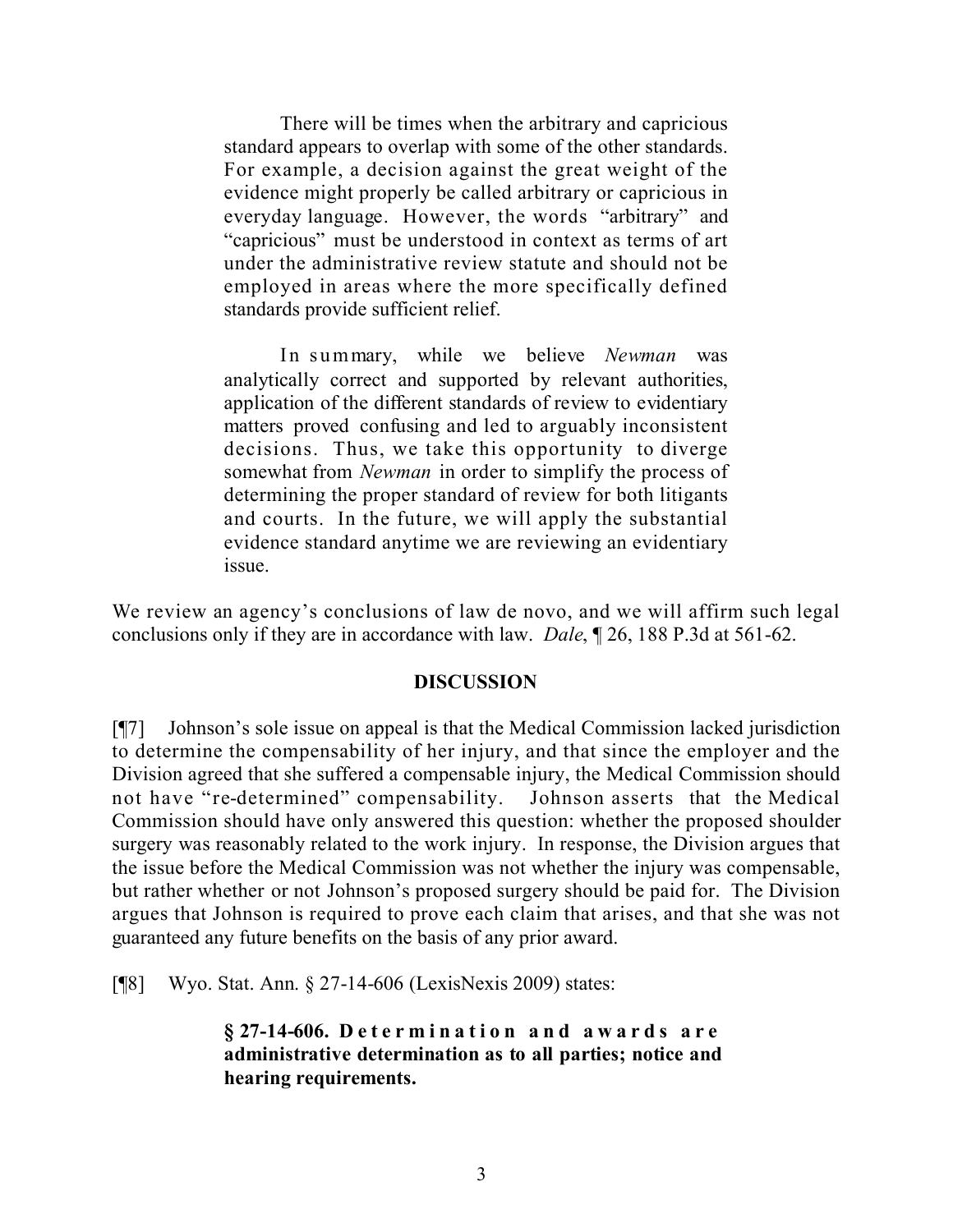Each determination or award within the meaning of this act is an administrative determination of the rights of the employer, the employee and the disposition of money within the worker's compensation account as to all matters involved. No determination shall be final without notice and opportunity for hearing as required by this act.

[¶9] In analyzing this statute, we have said:

**[T]he employee [bears] the usual burden of proving that he [is] entitled to receive benefits for his outstanding claims. To place the burden of proof on the employer to dispute an employee's right to receive benefits on any further claims after the employee's first claim has been approved would effectively nullify the provisions of §27- 14-606.**

*In re Worker's Comp. Claim of David v. State ex rel. Wyo. Workers' Safety and Comp. Div.*, 2007 WY 22, 19, 151 P.3d 280, 286 (Wyo. 2007) (emphasis in original). Furthermore,

> [s]ince each new claim or award involves a separate administrative determination under §27-14-606, the claimant is required to prove that he or she is entitled to receive benefits for all outstanding claims even if he or she has received previous awards for the same injury.

*Id.*, ¶ 9, 151 P.3d at 287 (citing *Martinez v. State ex rel. Wyo. Workers' Comp. Div.*, 917 P.2d 619, 621-622 (Wyo. 1996)).

[¶10] *Tenorio v. State ex rel. Wyo. Workers' Comp. Div.,* 931 P.2d 234, 239 (Wyo. 1997), echoed the foregoing sentiment. There, the Division contested future payment of benefits, but did not contest the compensability of the claimant's original claim, nor did it seek to retract any payments previously made to the claimant. The claimant argued that the Division was precluded by the operation of collateral estoppel from challenging the causation of her then current claim, an argument which this Court rejected.

[¶11] As in *David, Martinez*, and *Tenorio, supra*, each of Johnson's claims are independent of each other, regardless of whether her case remains open with the Division. In Johnson's case, the Medical Commission found as follows:

> 9. Johnson has not met her burden of proof under W.S.  $§27-14-603(a)$ . She has not established (i) a direct causal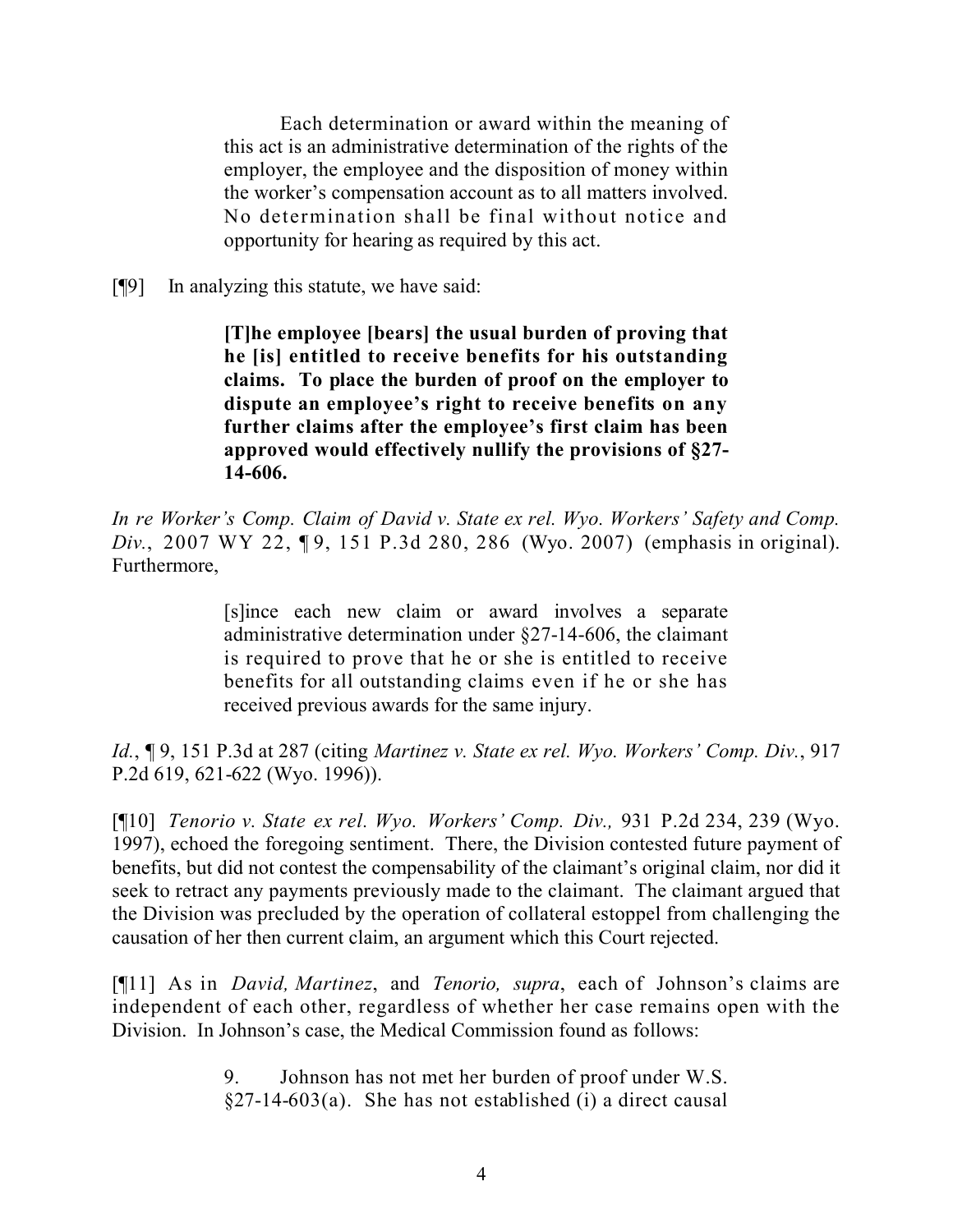connection between the condition or circumstances under which the work is performed and the injury; (ii) that the injury can be seen to have followed as a natural incident of the work as a result of the employment; (iii) the injury can fairly be traced to the employment as a proximate cause; *(iv)* the injury does not come from a hazard to which she would have been equally exposed outside of the employment; and (v) the injury is incidental to the character of the business and not independent of the relation of employer and employee. The proof offered by Johnson falls far short of the required standard.

There are material non-employment causative factors which contribute to her left shoulder problems and claimed need for surgery including the wear and tear that can occur living and working for 69 years, natural degeneration, ongoing shoulder problems that go back to 1989 which pre-date her employment with the Employer, and a long history of smoking. Even Dr. Murphy acknowledges these as contributing factors. Likewise, Dr. Ruttle believes her shoulder problem is related to age, smoking, and is unrelated to her work. Drs. Whipp and Rangitsch denied the preauthorization in part, as no connection was shown between Johnson's employment and the proposed surgery.

10. The Panel finds that Johnson has not met her burden of proof that the proposed shoulder surgery is related to her employment. Therefore, the benefits in issue must be denied.

[¶12] Receiving a prior award of benefits for her right shoulder did not guarantee Johnson future benefits for her left shoulder. Whenever there is an application for new benefits, the Division may require the claimant to illustrate that the injury was workrelated. Contrary to Johnson's argument that the Medical Commission lacked jurisdiction over the question of whether Johnson sustained a work-related injury, we conclude that the actual determination made by the Medical Commission was whether or not her shoulder surgery should be covered. Because Johnson did not show her left shoulder surgery was related to her employment, her claim was properly denied. As we stated in *Tenorio,* "[T]he legislature did not intend the Division's uncontested award of benefits to rise to the level of a 'final adjudication' necessary to apply the doctrine of issue preclusion to outstanding claims for worker's compensation benefits." *Id.*, 931 P.2d at 239.

# **CONCLUSION**